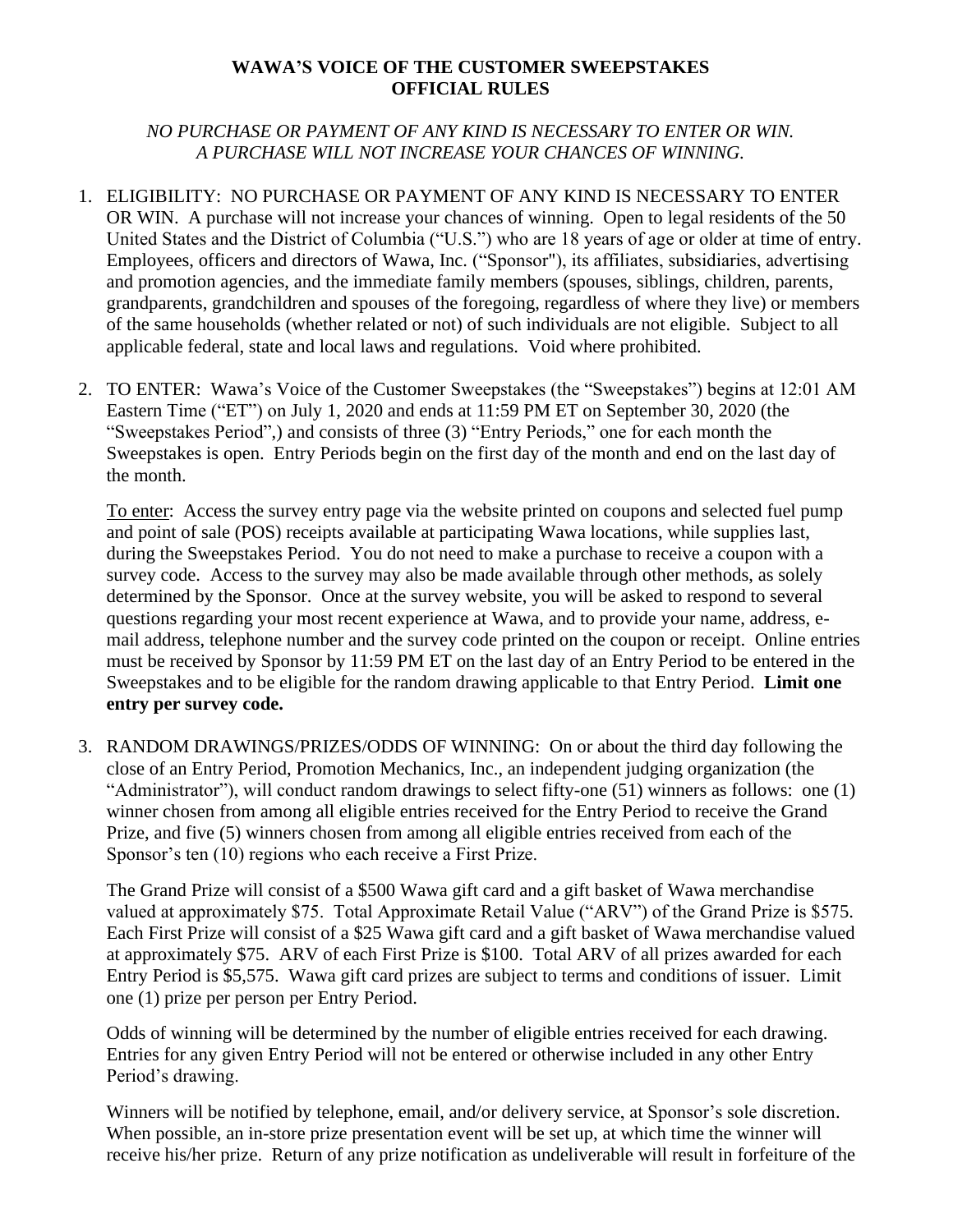prize and it will be awarded to an alternate winner. No prize transfer or cash redemption permitted. No prize substitution, in whole or in part, except by Sponsor, in which case a prize of comparable or greater value will be awarded.

4. GENERAL: All taxes on prizes are the sole responsibility of winners. By participating, entrants agree [a] to abide by and be bound by these rules and decisions of Sponsor and Administrator which shall be final in all respects relating to the Sweepstakes, including without limitation the interpretation of these rules; [b] to release, discharge and hold harmless Sponsor, its subsidiaries, affiliates, advertising agencies, promotional agencies (including Administrator) and any other individual or company involved in the development or execution of the Sweepstakes (the "Released Parties") from any and all injuries, liability, losses, damages, rights, claims and actions of any kind resulting from their participation in the Sweepstakes or their acceptance, use or misuse of a prize; and if a winner [c] to the use of his/her name, voice, image and/or likenesses for advertising, publicity and promotional purposes without further compensation (unless prohibited by law) and to execute specific consent to such use if asked to do so. Entries which contain false information, are incomplete, inaccurate or are otherwise forged, defective, or made outside authorized channels, including those which have failed due to malfunction or failure of phones, phone lines, telephone systems or networks, server, providers, computer equipment, software or any combination thereof of any kind, any human error or otherwise, shall be void. Released Parties are not responsible and shall not be liable for: [a] telephone, electronic, hardware or software program, network, Internet or computer malfunctions, failures, or difficulties of any kind, including without limitation, server malfunction or by any error (human or otherwise) which may occur in the processing of entries; [b] failed, incomplete, garbled or delayed computer transmissions; [c] entries which are late, misdirected, unintelligible, garbled or incomplete, or are not recorded or cannot be completed for any reason; [d] late, lost, misdirected, mutilated, incomplete, illegible or postage-due entries or mail; or [e] any condition caused by events that may cause the Sweepstakes to be disrupted or corrupted. If, for any reason whatsoever, this Sweepstakes, in Sponsor's sole opinion, is not capable of running as planned, including, but not limited to, by reason of infection by computer virus, tampering, fraud, technical failures, or any other cause which, in the Sponsor's sole judgment, corrupts or affects the administration, security, fairness, integrity or proper conduct of this Sweepstakes, Sponsor reserves the right at its sole discretion to cancel, terminate, modify or suspend this Sweepstakes and limit entries to those legitimately submitted prior to the action taken, and/or to award the prizes in such a manner as may be deemed fair and equitable by Sponsor in its sole discretion. No more than the stated number of prizes will be awarded. If due to a printing, technical or other error, or any other reasons cause more than the stated number of prizes, as set forth in these Official Rules, to be available and/or claimed, Sponsor reserves the right to award only the stated number of prizes (not yet awarded) by a random drawing from among all legitimate eligible prize claimants in that category. Use of script, macro or any other mechanical or automated means device to automate entry is prohibited and any entries received through such means will be disqualified and all associated entries will be void. In the event of a dispute about the identity of a phone-in entrant, entry will be declared made by the person in whose name the phone number provided at the time of entry is registered. CAUTION: ANY ATTEMPT BY A PARTICIPANT TO DELIBERATELY DAMAGE ANY WEB SITE OR UNDERMINE THE LEGITIMATE OPERATION OF THE SWEEPSTAKES MAY BE A VIOLATION OF CRIMINAL AND CIVIL LAWS AND SHOULD SUCH AN ATTEMPT BE MADE, SPONSOR RESERVES THE RIGHT TO SEEK DAMAGES FROM ANY SUCH PERSON TO THE FULLEST EXTENT PERMITTED BY LAW. All entries become property of Sponsor. These Official Rules and the conduct of the Sweepstakes shall be governed by the laws of the Commonwealth of Pennsylvania without regard to conflict of laws principles and any actions, claims or suits shall be held in a federal or state court located in Commonwealth of Pennsylvania. For a copy of these Official Rules, mail a self-addressed stamped envelope to be received by June 30, 2020, to: Wawa Voice of the Customer Sweepstakes 2020-3 Rules, PMI Station, PO Box 750-R, Southbury, CT 06488-0750. Additionally, a copy of these rules